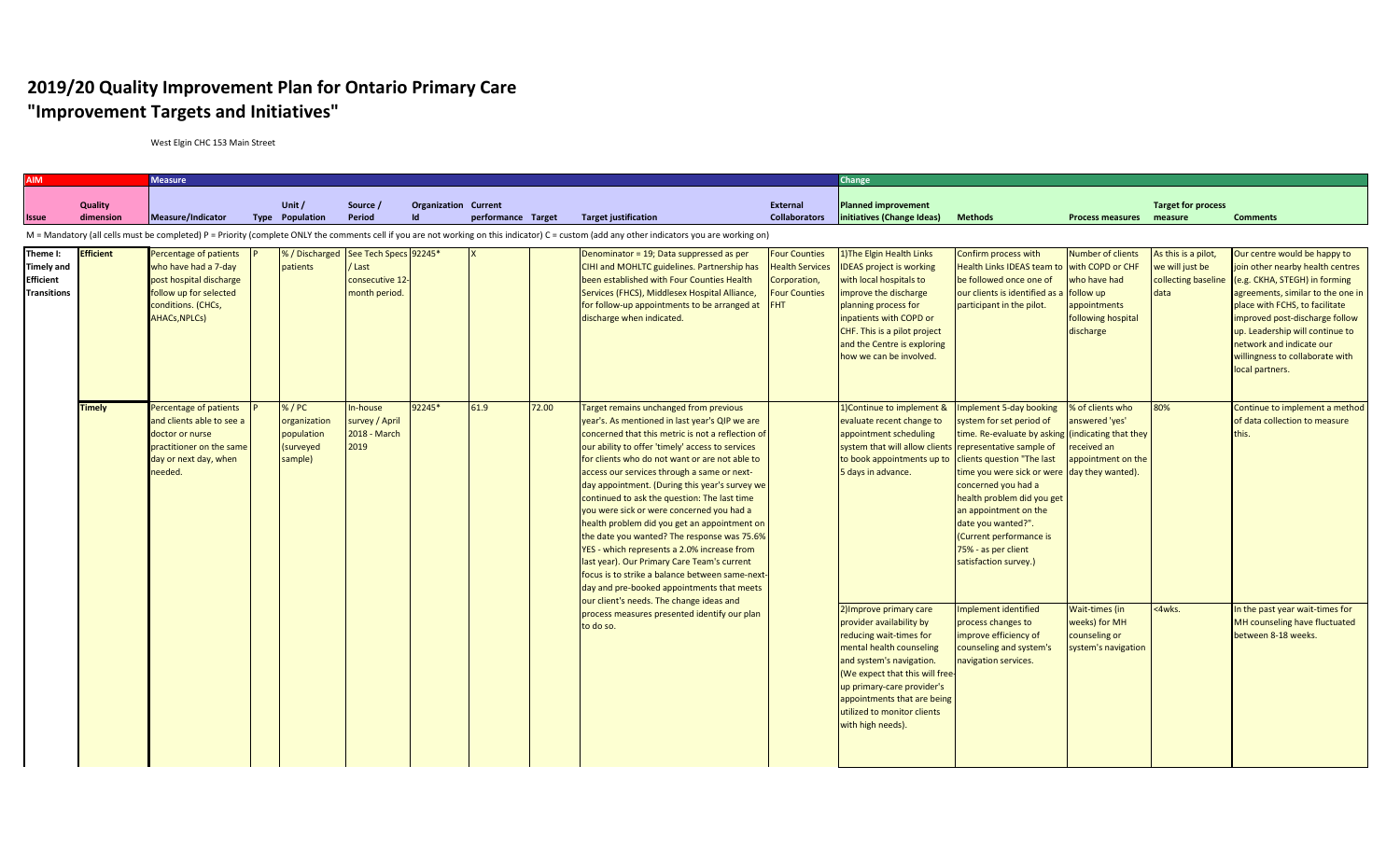| <b>AIM</b>                                         |                      | <b>Measure</b>                                                                                                                                                                                                              |                                                    |                                               |                                   |                    |       | Change                                                                                                                                                             |                                  |                                                                                                                                                                                                                                                                                                                  |                                                                                                                                                       |                                                                                  |                                                 |                                                                                                                                                                                                                                                                                                                                  |
|----------------------------------------------------|----------------------|-----------------------------------------------------------------------------------------------------------------------------------------------------------------------------------------------------------------------------|----------------------------------------------------|-----------------------------------------------|-----------------------------------|--------------------|-------|--------------------------------------------------------------------------------------------------------------------------------------------------------------------|----------------------------------|------------------------------------------------------------------------------------------------------------------------------------------------------------------------------------------------------------------------------------------------------------------------------------------------------------------|-------------------------------------------------------------------------------------------------------------------------------------------------------|----------------------------------------------------------------------------------|-------------------------------------------------|----------------------------------------------------------------------------------------------------------------------------------------------------------------------------------------------------------------------------------------------------------------------------------------------------------------------------------|
| <b>Issue</b>                                       | Quality<br>dimension | Measure/Indicator                                                                                                                                                                                                           | Unit /<br><b>Type Population</b>                   | Source /<br>Period                            | <b>Organization Current</b><br>Id | performance Target |       | <b>Target justification</b>                                                                                                                                        | External<br><b>Collaborators</b> | <b>Planned improvement</b><br>initiatives (Change Ideas)                                                                                                                                                                                                                                                         | <b>Methods</b>                                                                                                                                        | <b>Process measures</b>                                                          | <b>Target for process</b><br>measure            | <b>Comments</b>                                                                                                                                                                                                                                                                                                                  |
| Theme II:                                          |                      | Patient-centred Percent of patients who                                                                                                                                                                                     | % / PC                                             | In-house                                      | 92245*                            | 95.03              | 95.03 | We are happy with current performance and                                                                                                                          |                                  | 3) Continue to track ability to Identify 1 week/quarter<br>meet cleint's appointment<br>requests at reception/admin type of appointment<br>on a quarterly basis. Review requested by client and<br>reports with reception and<br>PHC Team to identify areas<br>for improvement.<br>1) Satisfied with results. No | where Admin will track<br>type of appointment<br>offered by centre. Report<br>will be generated and<br>reviewed with teams.<br>Reach a representative | Number of reports<br>generated &<br>reviewed with<br>teams.<br>Number of clients | 4 reports<br>generated &<br>reviewed.<br>95.00% | We have found this to be a<br>helpful process in past year - as it<br>has helped to identify process<br>changes that can be made to<br>improve our ability to meet client<br>needs. (e.g. Nursing to follow-up<br>with clients to develop care plan<br>if no same-day available when<br>request for appointment is<br>received). |
| Service<br><b>Excellence</b>                       |                      | stated that when they<br>see the doctor or nurse<br>practitioner, they or<br>someone else in the<br>office (always/often)<br>involve them as much as<br>they want to be in<br>decisions about their<br>care and treatment?  | organization<br>population<br>(surveyed<br>sample) | survey / April<br>2018 - March<br>2019        |                                   |                    |       | hope to maintain this level of excellence<br>through transition to new EMR and undergoing<br>accreditation.                                                        |                                  | planned improvement;<br>however, will continue to<br>monitor.                                                                                                                                                                                                                                                    | sample of clients to ask<br>question previously stated questions<br>on client satisfaction<br>survey.                                                 | who responded to                                                                 |                                                 |                                                                                                                                                                                                                                                                                                                                  |
| Theme III:<br>Safe and<br><b>Effective</b><br>Care | <b>Effective</b>     | <b>Proportion of primary</b><br>care patients with a<br>progressive, life-<br>threatening illness who<br>have had their palliative<br>care needs identified<br>early through a<br>comprehensive and<br>holistic assessment. | Proportion / at-Local data<br>risk cohort          | collection /<br>Most recent 6<br>month period | 92245*                            | <b>CB</b>          |       | Will have PHC Team review technical<br>specifications and see if a system for collecting<br>baseline can be devised once new EMR (PMS<br>Suites) has been adopted. |                                  | 1)                                                                                                                                                                                                                                                                                                               |                                                                                                                                                       |                                                                                  |                                                 | The intent is to wait until after we<br>migrate to our new EMR before<br>we start to collect baseline data<br>for this indicator.                                                                                                                                                                                                |